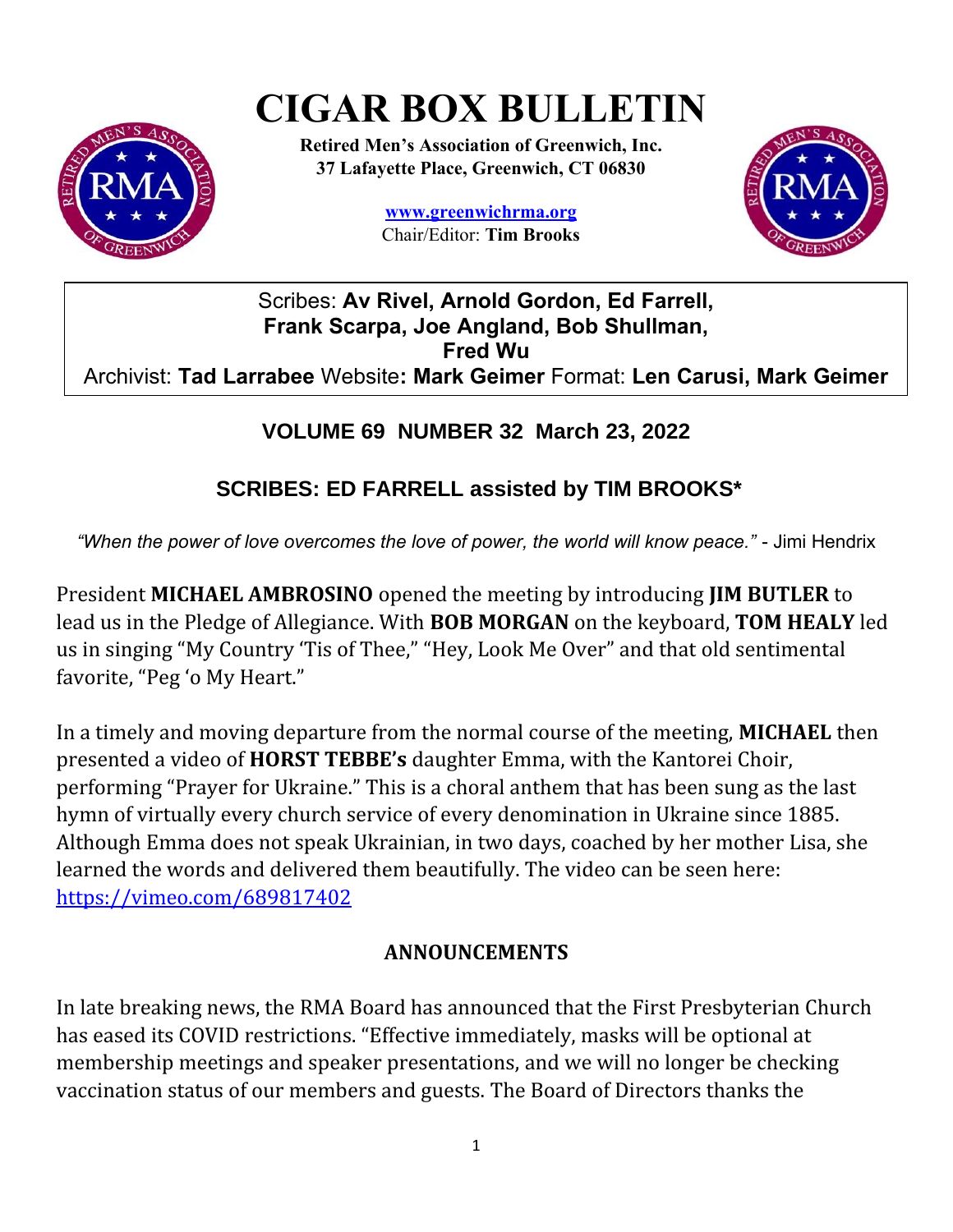membership for adhering to these challenging restrictions in the past to keep our members and guests safe."

President **AMBROSINO** noted that **JIM SANTORA** and **TONY FITZPATRICK** have volunteered to organize a food and/or clothing drive for non-profit organization Neighbor to Neighbor this spring.

**MICHAEL** also noted that volunteers are still needed to help with the audio, video and Zoom functions at meetings. If you are interested in contributing in these areas, please contact **HORST TEBBE** after the meeting or contact him via email at [tebbe@berkeley.edu](mailto:tebbe@berkeley.edu), or phone 203-698-2334.

**MICHAEL** thanked members who participated in the Greenwich St. Patrick's Day parade. There was a nice turn out to honor RMA member and Grand Marshal **JOHN TONER**.



Proud RMAers Ready to Step Off, John Toner at Center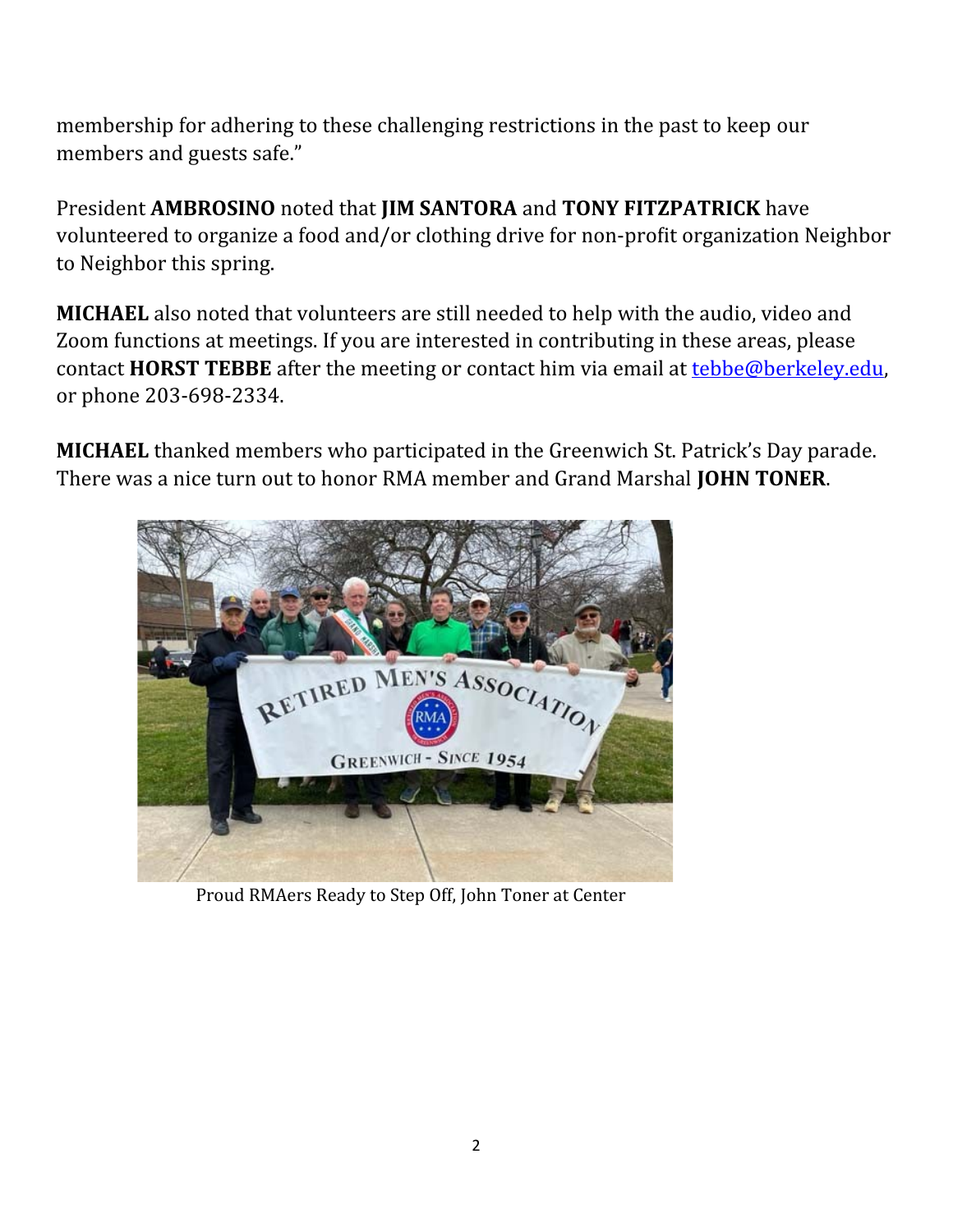

On the Avenue

**RUSS HARDEN** stepped to the mic to deliver a memorial to member **JAN MEYER**, who passed away in February at the age of 87. A memorial service for **JAN** is planned for June 11, 2022, at the First Congregational Church. **RUSS** was followed by **ERF PORTER**, who delivered a memorial to **CHARLIE MARSHALL**, who died in January, aged 91. **MARSHALL**, an Air Force veteran with several commendations for heroism, was buried at Arlington National Cemetery. One of his proudest moments was participating with other Greenwich veterans on the Honor Flight to Washington, DC in 2018, in recognition of their military service. Full obituaries for **JAN** and **CHARLIE** were in the CBB for March 9, 2022.

On behalf of the Nominating Committee, **RUSS** notes one more time that "Attached is the Nominating Council 2022 slate for RMA Board of Directors. We will vote on its acceptance at our March 30 RMA Members Meeting. If you prefer to vote via email, address your vote to Jeff Junker, junker@optonline.net."

#### *[For Nominating Council candidate list, [CLICK HERE\]](https://drive.google.com/file/d/1ZEu9g7A9k0HcftJ5sOH9NCWC0jzWvfOP/view?usp=sharing)*

Substituting for the irreplaceable **ARNOLD GORDON**, **TOM HEALY** took mic in hand to deliver the secretary's report. This included a discourse on "How to Lock Your Car." Although it may seem obvious—press the little button on your key fob—thieves have developed a system that intercepts the wireless code and allows them to unlock and enter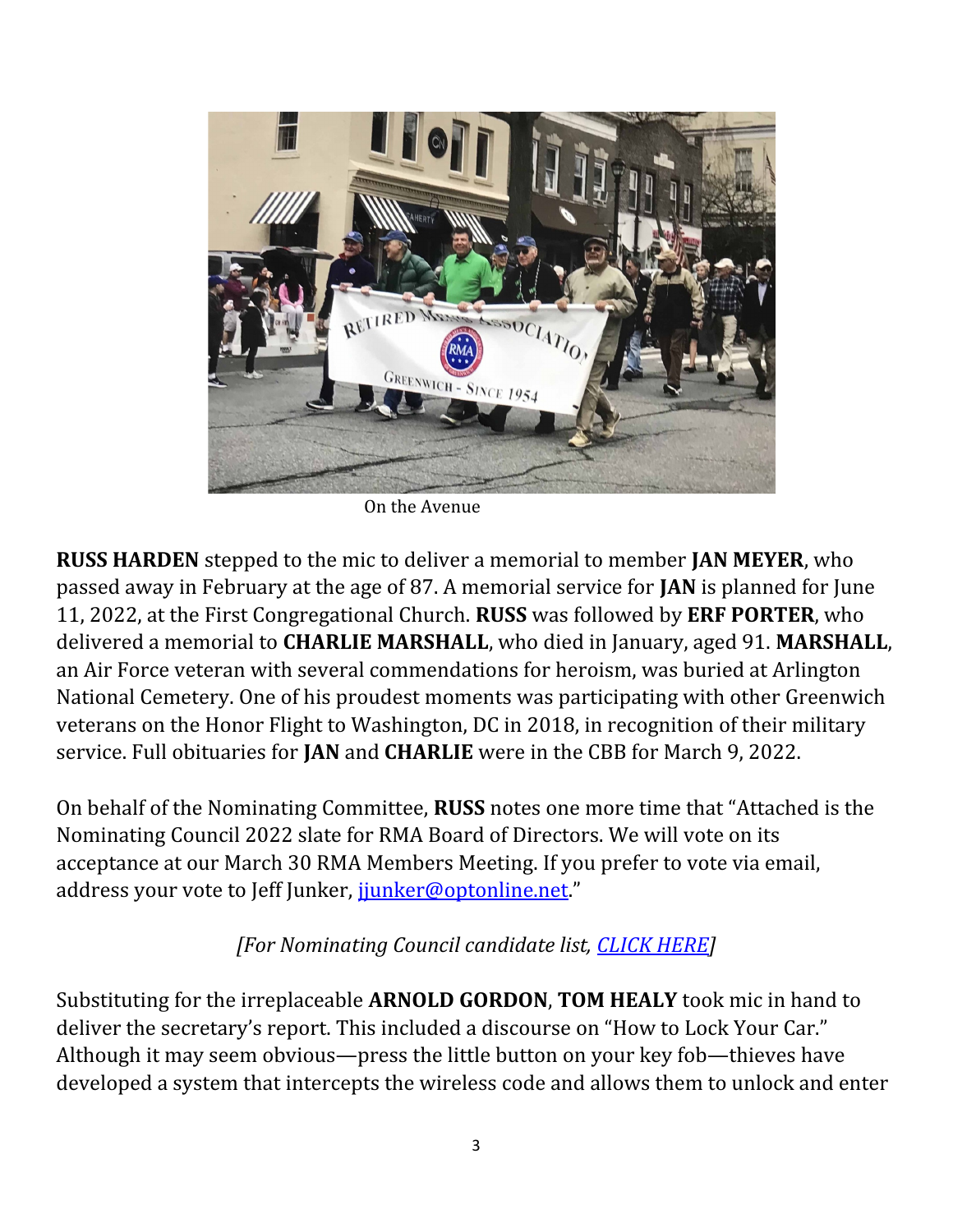your "locked" car after you walk away. This has happened to many people, including **TOM**, who noticed that his car was mysteriously unlocking itself as he walked away from it. The solution is to manually lock your car door by pressing the lock button *inside* the car as you exit. Then no code is transmitted or can be intercepted.

**TOM** then regaled members with an amusing story about Aunt Carol.

**Membership Report. PETER STERN** reported that 70 members were in attendance, including nine on Zoom (look, there's **ARNOLD!**). Others included **PETE ARTURI, ED PARKER, GRANT PERKINS**, and snowbirds **TONY FITZPATRICK** and **FRANK SCARPA**. One returnee was noted in the hall, **BOB MEANEY**, from Germany and Florida. **PETER**  urged returnees to sign in as such so he can announce that fact.

Three birthdays were noted in the latest period.

| <b>TONY</b> | <b>KANE</b>     |    |
|-------------|-----------------|----|
| ПM          | <b>BOARDMAN</b> | 70 |
| TAD         | <b>LARRABEE</b> | 81 |

In today's new member induction, sponsors **BOB MEANEY** and **HORST TEBBE** nominated **DAVID MICHONSKI** for membership in the RMA. **DAVID** is a long-time resident of Greenwich and Stamford and is active in real estate brokerage for high end private clients. The founder and CEO of Quigler, Inc., he has taught and lectured on real estate around the world, and written several books on the subject. He and his wife Linda have two grown children. **DAVID** was unanimously voted into the RMA and presented with the RMA name badge, lapel pin, decal, and all-important parking permit.



 *David Michonski*

**Volunteer Hours. BOB MEANEY** announced that for the week ending March 23, nine RMA members reported devoting 106 outside hours, and five members reported 23 inside hours. The top scorer was **WILL MORRISON** with 40 hours (accumulated).

**DON ROTZIEN** informed members that "our next ROMEO lunch is scheduled for Thursday, April 7th at 1:00 pm. It will be held at Zody's 19th Hole Restaurant at the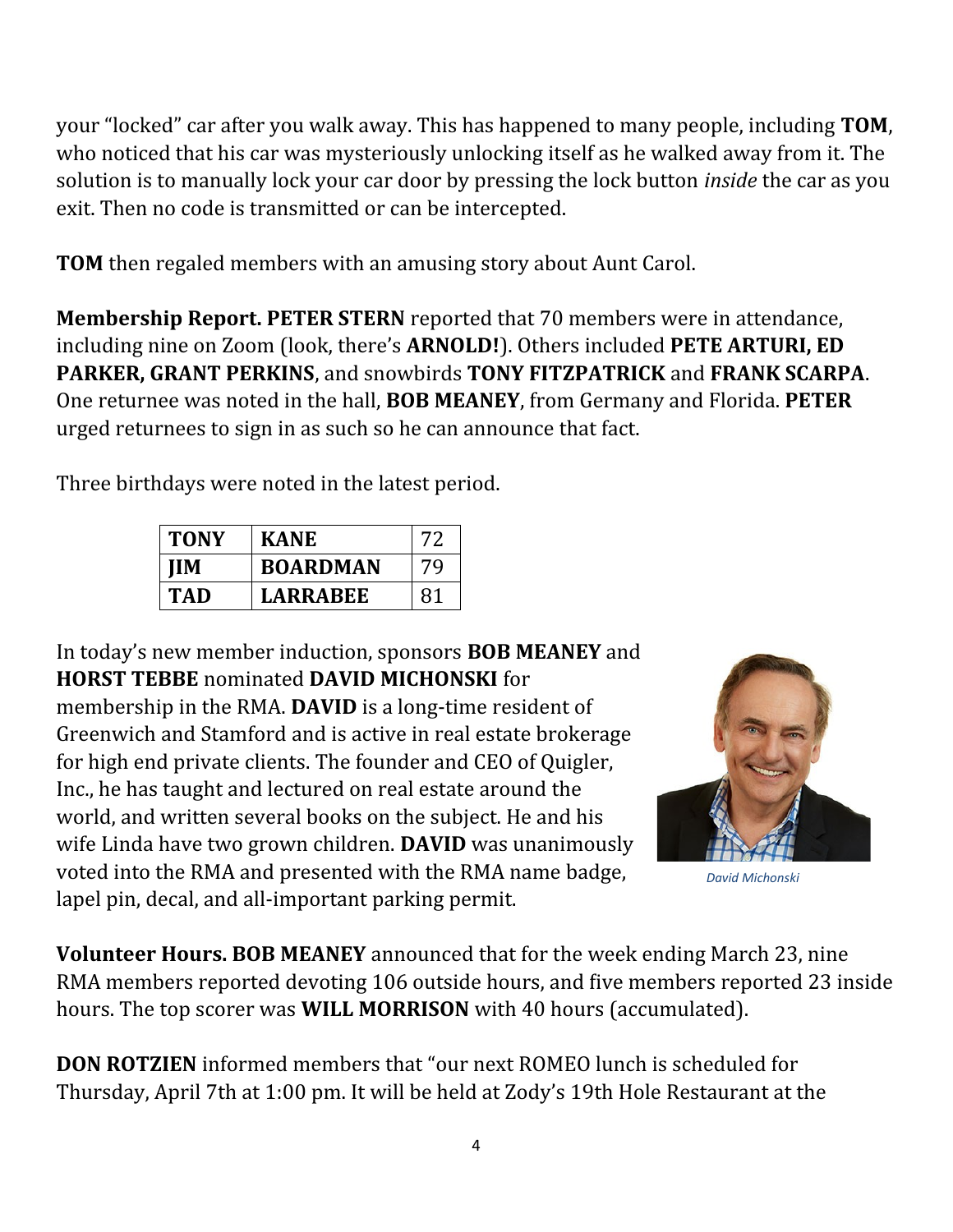Gaynor Brennan Golf Course, 451 Stillwater Avenue, Stamford. All reports are that the food is delicious and the parking is plentiful. We will be using their 'basic family style' menu which consists of Rigatoni Pomodoro, Mixed Green Salad, Chicken Italiano and Sausage & Peppers. The price of \$24 includes coffee, tea & soda. It does not include tax and tip. I expect the full price to be around \$30. If you want an adult drink, that's on you. They will prepare one bill for our group which I will pay for but that means I will need a check from everyone who attends. I will have an exact figure by next week's meeting. Zody's is a large place so the number of attendees is not a problem but please email me [\(dsrotzien@gmail.com\)](mailto:dsrotzien@gmail.com) if you want to attend so that I can provide an accurate count to the restaurant. It should be a fun afternoon!"

#### **PROGRAM ANNOUNCEMENTS**

**HOLLISTER STURGES** said that today's speaker will be Robert Henrey, who will discuss his experience in China following the death of Mao Zedong and during Deng Xiaoping's emerging leadership. Next week's speaker will be Andrew Winston, whose topic will be "Net Positive: Building Businesses That Profit in Volatile Times by Solving the World's Problems."

#### **FUN AND GAMES**

**Tennis: MICHAEL AMBROSINO** reported that four matches were played at the Old Greenwich Tennis Academy on Friday. In the opening round, winners on court one were **BRUCE SOCKET** and **ANDY HOLMES**. On court two winners were **LOU RUPNIK** and **JOE MANCINELLI**. In the finals round, the winners on court one were **HOLMES** and **MANCINELLI** and on court two the winners were **BOB GRAYSON** and **PETER URHY**. This Friday's captain will be **STEVE STEIN**.

**Golf: MIKE RYAN** swung and announced that while the Griff officially opens this Monday, March 28, the RMA season opener will be on Tuesday, April 5. Sign-up sheets were at the back of the room and he hopes for a big turnout on April 5. **MIKE** is collecting dues and also looking for weekly captains.

**Hearts: DON CONWAY** proclaimed the March 16 scoreboard, which featured three tables and 12 players. Winners were **CHARLIE GRAVES** (twice), **JOE DOWLING** and **GRANT PERKINS**, **TOM MORONEY** (twice), **TOM HEALEY, RICK HOLZ** and **BOB SHULLMAN**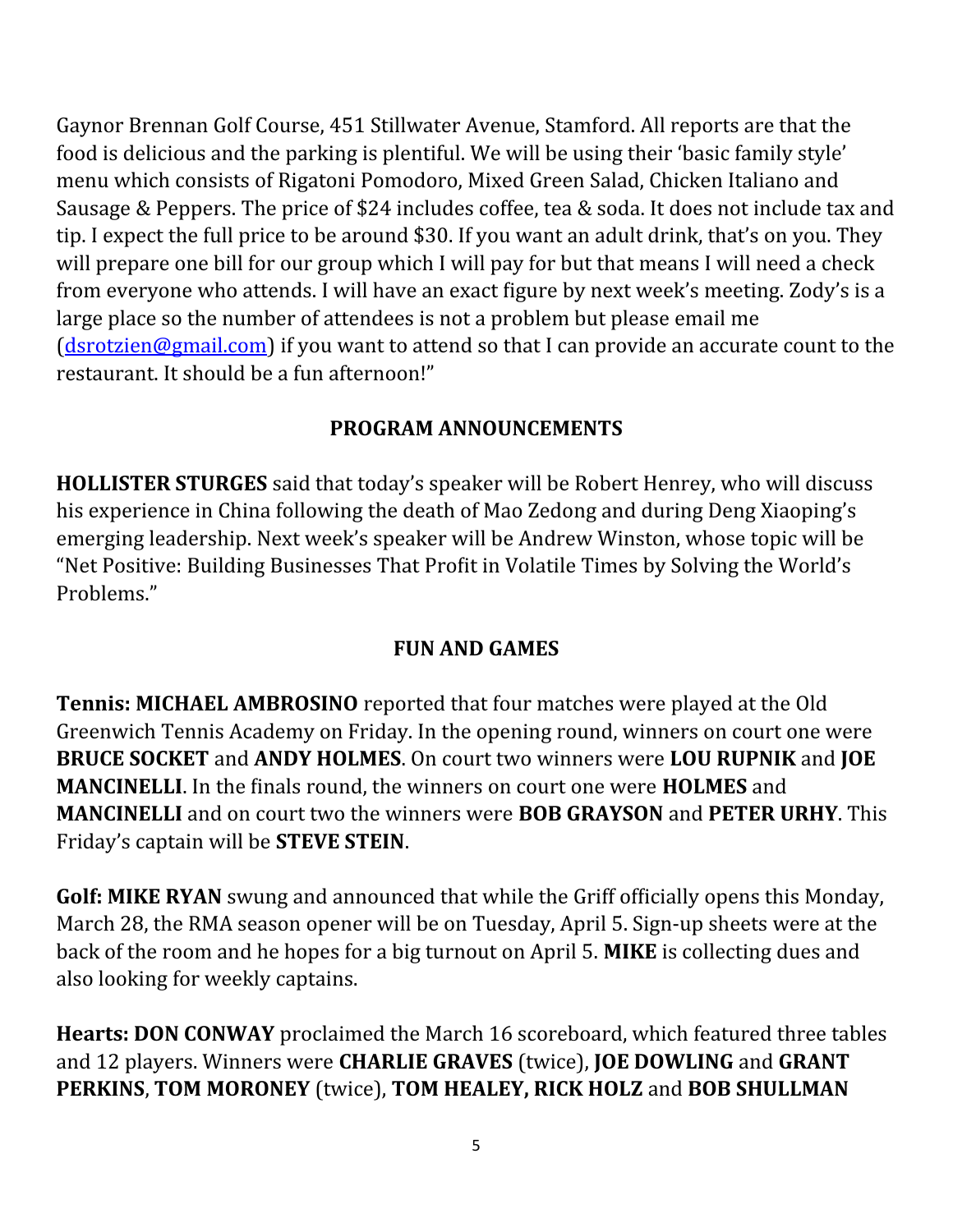(twice). Moon shots were by **JOE DOWLING, GRANT PERKINS, TOM HEALEY** (twice), **JOHN STANKUNAS** (thrice!) and **BOB SHULLMAN** (twice). Next week's captain will be **BOB SHULLMAN**.

**Tai Chi: WILL MORRISON** smoothly intoned into the microphone, "This just in from Tai Chi Labs: Tai Chi Labs has isolated what is believed to be a fundamental component to tai chi's effectiveness - the SKY HOOK. This hook attaches to the head top and pulls it gently upward, straight upward, in fact. But only enough to align the head, spine, pelvis over the center, the foot. Everyone has a sky hook even if they don't know it. Some are users watch a ballet, modern dancer or athlete walk down the avenue. Can't find your sky hook? FIND your sky hook Mondays 9:30 in Old Greenwich. Get in touch to join, [wdmorrison@gmail.com](mailto:wdmorrison@gmail.com)."

**Bridge: JOHN FEBLES** reported results from March 16. There were seven players, with the top scorers being **TONY COCCHI** (2970), **ALEX KOSSEIM** (2720) and **ED MASTOLONI** (2380).

**Pickleball: PAT MACCARTHY** reminded members that pickleball is played, weather permitting, from 11 am until 1 pm Mondays and Thursdays at Christiano Field. If you would like to be put on the email list confirming play please contact **MARK GEIMER**, [mark.geimer@gmail.com](mailto:mark.geimer@gmail.com).

**Walkers: TAD LARRABEE** announced last week's walk was cancelled due to inclement weather.

#### **BOOK REVIEW**

**JIM DEAN** spoke about a new novel, *The Lincoln Highway* by Amor Towles. Set in 1954, it vividly profiles several characters who each face significant challenges as they set out on a fateful journal across the U.S.A.

#### **TODAY'S SPEAKER**

**HOLLISTER STURGES** introduced Robert Henrey, whose talk was entitled "China 1981." Henrey explained how It took Mao Zedong's death in 1976 to bring the Cultural Revolution to an end and allow China, under Deng Xiaoping's emerging leadership, to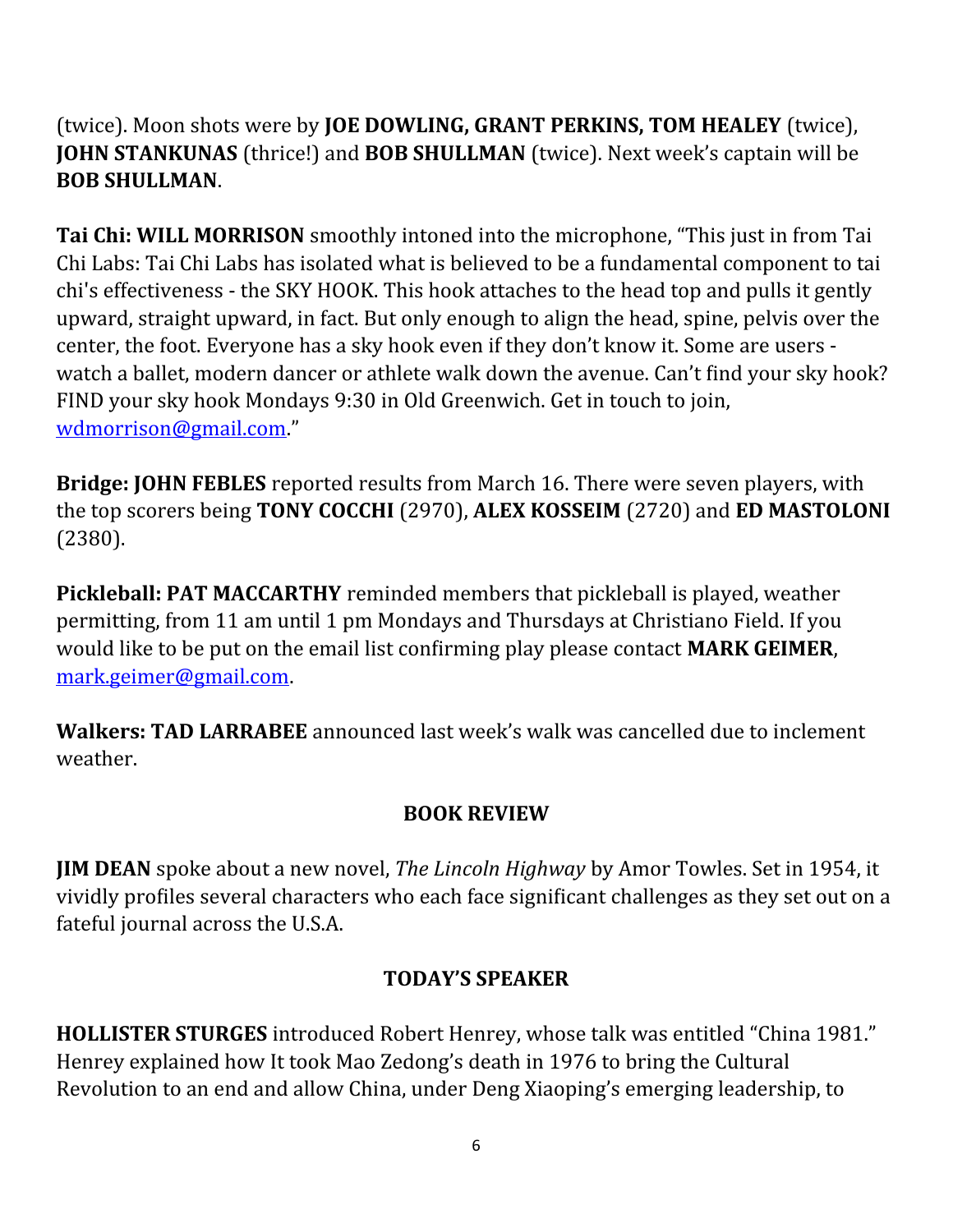embark on a modernization campaign that would have profound and unforeseen longterm consequences for the global economy. Without access to foreign technology, knowhow, and risk capital, the giant that was China could never have emerged from decades of its self-imposed nightmare.

In the Fall of 1980, Henrey, a partner in the accounting firm Coopers & Lybrand, participated in a training course in Shanghai designed for Chinese Ministry of Finance officials who would be negotiating joint ventures. He was therefore among the first foreigners to be invited into China as part of its embrace of modernity and his firm the first authorized to open a representative office. His rediscovery of a handwritten record of his firsthand impressions of that unusual experience has become the basis of a just completed memoir, *A Month in Shanghai*. Mr. Henrey discussed his reflections on China and how much the world was about to change in 1980.

He described how China was just emerging from a 50-year "nightmare": occupation by the Japanese (1930s), civil war within the country (1940s), Mao's disastrous program of collectivization and "The Great Leap Forward" (1958, 20 million dead), confrontation with Soviet Russia (1961), and The Cultural Revolution (1966, unknown number of deaths, possibly millions). After Mao's successors the Maoist "Gang of Four" had been purged, the previously purged Deng Xiaoping reemerged to become the Paramount Leader. Deng was determined to modernize China and open it to the world.

Henrey explained how four principal areas needed modernization: agriculture, industry, defense, and science. With 22% of the world's population, China was rich potential market and firms like Henrey's offered international credibility and relationships. It was a case of mutual usefulness, he said. Multinational firms wanted a foothold in China, and China wanted a conduit to the outside world. Only later, he said, would we learn that the longerterm strategy was to steal foreign know-how and technology and become its own powerhouse. He also described the attitudes of the different generations in the hundredperson group he was responsible for training, some older and more experienced, some middle aged, and some from the younger generation.

Henrey addressed a number of interesting questions in Q&A at the end, including whether the Chinese were ever really interested in becoming more like a democracy (as some in the West hoped), how the country drifted back to the extreme authoritarianism of the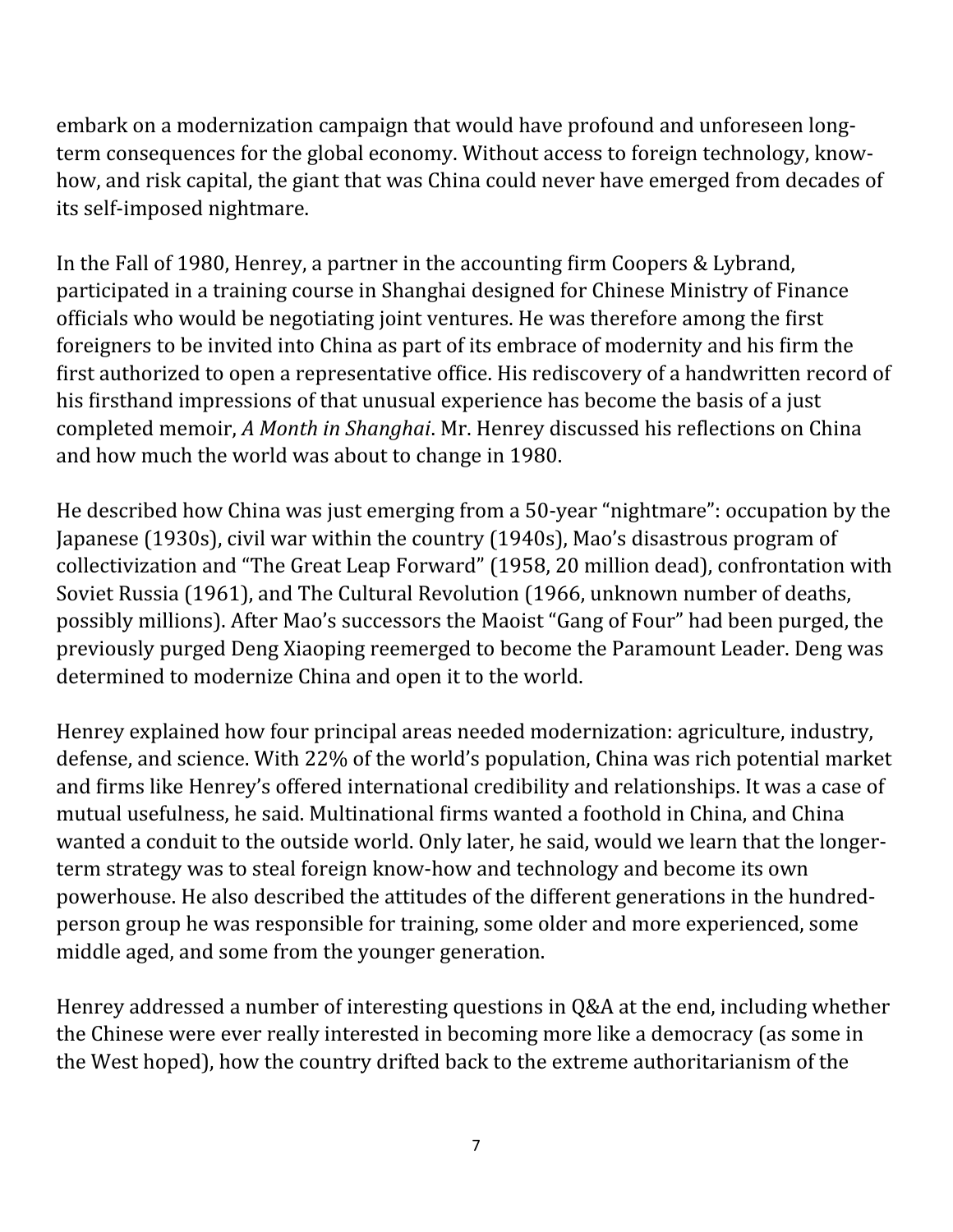current regime, and what the future may hold. The full presentation can be viewed by accessing [https://vimeo.com/user9053619/videos.](https://vimeo.com/user9053619/videos)

#### **SPECIAL FEATURE**

Past President **PETE UHRY** has asked that we include a few "historical" RMA pictures, with a question of the week. Last week, the question was "When were these RMAers willing to part with their money in exchange for raffle tickets and the 50-50 drawing?" Answer: it was at the 2017 RMA picnic, five short years ago.



Do you have any pictures of past RMA activities to share?

#### **IMPORTANT REMINDERS**

**TO CBB CONTRIBUTORS:** Scribe for the next meeting, on March 30, will be **→FRANK SCARPA←**. Please send a copy of any remarks you want included in the CBB to [frankjscarpa@gmail.com.](mailto:frankjscarpa@gmail.com)

**ALL MEMBERS**: Do not forget to report all your inside and outside volunteer hours to **JOHN FEBLES** at [jfebles13@gmail.com.](about:blank)

**ALL MEMBERS**: The CBB Team works every week to write and publish an informative and concise bulletin for our members' enjoyment. We welcome new members to join the CBB Scribe Tribe. Please contact **TIM BROOKS** at [tbroo@aol.com](about:blank) if you are interested.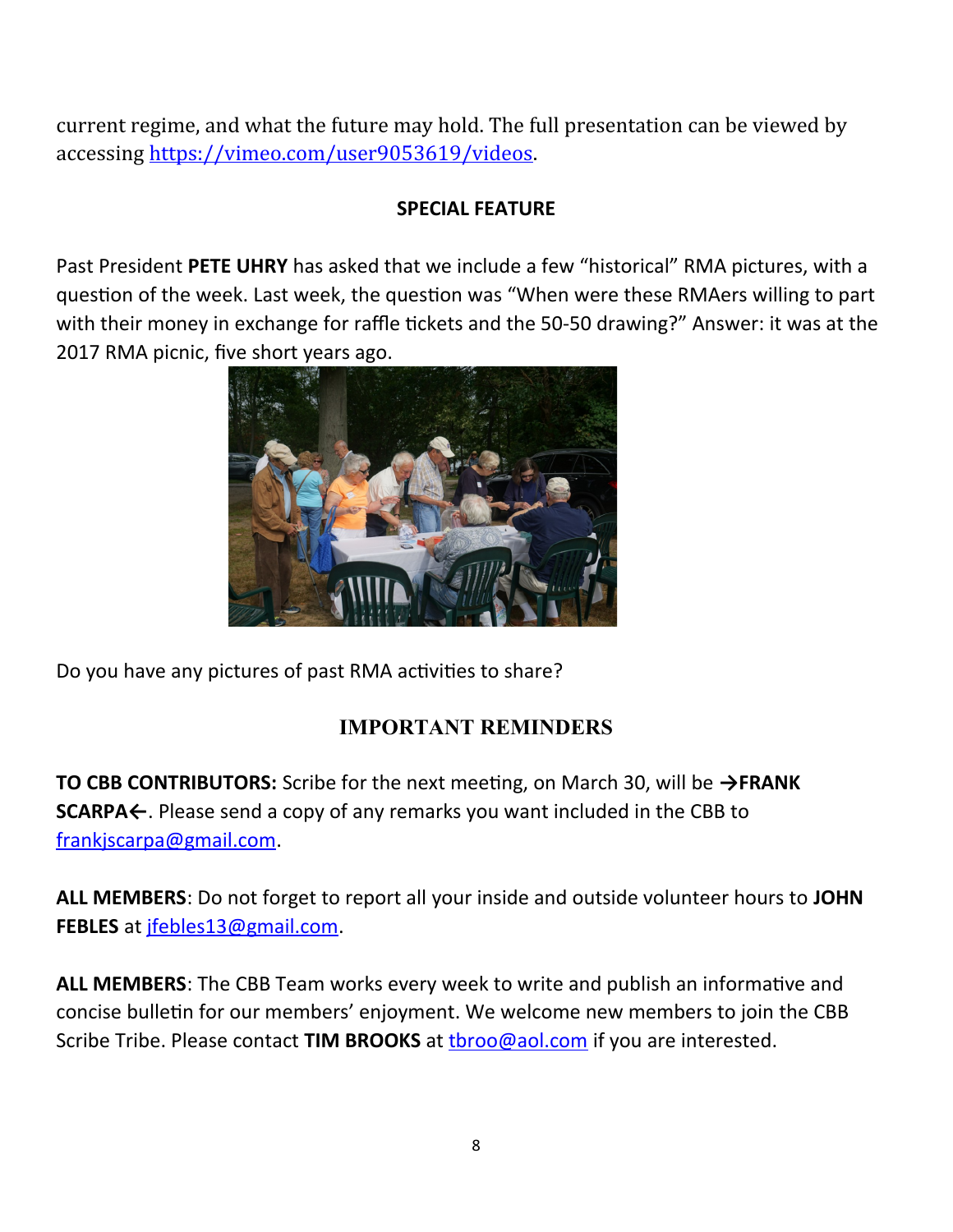**ALL MEMBERS** are reminded that in addition to streaming on the Internet, RMA speakers are normally shown on the local public access TV channels, Verizon FIOS channel 24 and Optimum (Cablevision) channel 79.

Retired Men's Association of Greenwich, Inc. · 37 Lafayette Place · Greenwich, CT 06830 · USA. Visit our website at **[https://greenwichrma.org .](about:blank)**

| <b>Weekly Repetitive Activities*</b> |                        |                                                                                 |                                                                                 |  |
|--------------------------------------|------------------------|---------------------------------------------------------------------------------|---------------------------------------------------------------------------------|--|
|                                      |                        |                                                                                 |                                                                                 |  |
| Day                                  | <b>Time</b>            | <b>Activity</b>                                                                 | <b>Contact</b>                                                                  |  |
| Mondays                              | $9:30$ am              | Tai Chi Workout                                                                 | Will Morrison - wdmorrison@gmail.com                                            |  |
| Mondays                              | 11:00 am to 1:00<br>pm | Pickleball at Christiano Park                                                   | Pat MacCarthy - pmaccarthy 415@gmail.com<br>Mark Geimer - mark.geimer@gmail.com |  |
| Tuesdays                             | 10:00 to 11:00 am      | Platform (paddle) tennis at<br>Loughlin Field, Cos Cob                          | John Dean - jhdeanco@gmail.com                                                  |  |
| Wednesdays                           | 9:45 to 10:30 am       | <b>RMA Weekly Meeting</b>                                                       | Horst Tebbe - onehorst@optimum.net or Len<br>Carusi at lencarusi@gmail.com      |  |
| Wednesdays                           | 1:00 pm                | Hearts at the Eastern<br><b>Greenwich Civic Center</b>                          | John Kavanagh - jikct176@gmail.com                                              |  |
| Wednesdays                           | 12:30 pm               | <b>Bridge</b>                                                                   | Andre Mazurek - mazurek.a.j@gmail.com                                           |  |
| Thursdays                            | 8:00 am                | "Tai Chi Fundmentals" -<br><b>First Congregational</b><br>Church, Old Greenwich | Will Morrison - wdmorrison@gmail.com                                            |  |
| Thursdays                            | $9:00$ am              | <b>RMA Walking</b>                                                              | Tad Larrabee - tadlarra@optonline.net                                           |  |
| Thursdays                            | 11:00 am to 1:00<br>pm | Pickleball at Christiano Park                                                   | Pat MacCarthy - pmaccarthy415@gmail.com<br>Mark Geimer - mark.geimer@gmail.com  |  |
| Friday                               | 1:30-3:00 pm           | Tennis                                                                          | Andy Holmes - andyholmes56@gmail.com)                                           |  |

#### **RMA 2022 CALENDAR**

\*Day & time of some events may vary; check with contact